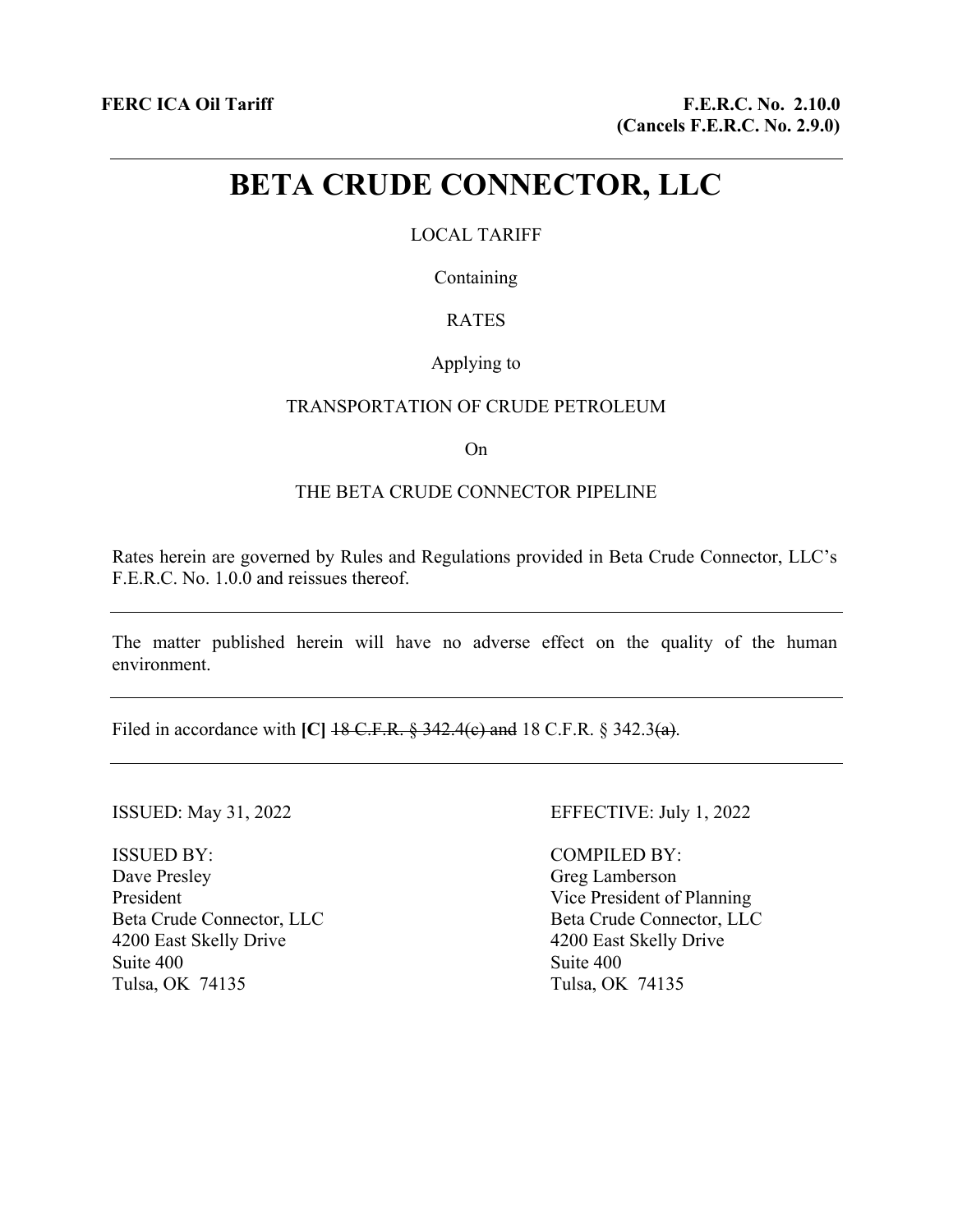| Committed Shipper Rates in Cents Per Barrel of 42 U.S. Gallons (1), (4)                   |                                                                                          |                                                                                                      |                                                                                     |  |  |
|-------------------------------------------------------------------------------------------|------------------------------------------------------------------------------------------|------------------------------------------------------------------------------------------------------|-------------------------------------------------------------------------------------|--|--|
| <b>FROM:</b>                                                                              | <b>TO: Oryx Midland</b><br><b>Express BCC Connection,</b><br><b>Martin County, Texas</b> | <b>TO: Centurion Pipeline</b><br>L.P., Mabee Ranch<br><b>Station, Martin County,</b><br><b>Texas</b> | <b>TO: Plains Midland</b><br><b>South Facility, Midland</b><br><b>County, Texas</b> |  |  |
| Class A Receipt Points in<br>Andrews, Martin, Ector and<br>Midland Counties, Texas<br>(2) | [U] \$0.7649                                                                             | [U] $$0.7649(6)$                                                                                     | [U] $$0.7649(6)$                                                                    |  |  |
| Class B Receipt Points in<br>Martin and Midland<br>Counties, Texas (2)                    | $[U]$ \$0.4774                                                                           | [U] \$0.7649                                                                                         | $ U $ \$0.7649                                                                      |  |  |
| Independence Receipt Point<br>in Martin County, Texas                                     | $ U $ \$0.6965                                                                           | [U] $$0.6965(6)$                                                                                     | [U] $$0.6965(6)$                                                                    |  |  |

| Uncommitted Shipper Rates in Cents Per Barrel of 42 U.S. Gallons (3), (4)                            |                                                                                          |                                                                                                      |                                                                                     |  |  |
|------------------------------------------------------------------------------------------------------|------------------------------------------------------------------------------------------|------------------------------------------------------------------------------------------------------|-------------------------------------------------------------------------------------|--|--|
| <b>FROM:</b>                                                                                         | <b>TO: Oryx Midland</b><br><b>Express BCC Connection,</b><br><b>Martin County, Texas</b> | <b>TO: Centurion Pipeline</b><br>L.P., Mabee Ranch<br><b>Station, Martin County,</b><br><b>Texas</b> | <b>TO: Plains Midland</b><br><b>South Facility, Midland</b><br><b>County, Texas</b> |  |  |
| Class A or Class B Receipt<br>Points in Andrews, Martin,<br>Ector and Midland<br>Counties, Texas (2) | $[1]$ \$0.86                                                                             | $[1]$ \$0.86                                                                                         | $[1]$ \$0.86                                                                        |  |  |
| Independence Receipt Point<br>in Martin County, Texas                                                | $ I $ \$0.86                                                                             | $[1]$ \$0.86                                                                                         | $[1]$ \$0.86                                                                        |  |  |

| Incentive Rates in Cents Per Barrel of 42 U.S. Gallons (4), (5), (7)  |                                                                                          |                                                                                      |                                                                                     |  |  |
|-----------------------------------------------------------------------|------------------------------------------------------------------------------------------|--------------------------------------------------------------------------------------|-------------------------------------------------------------------------------------|--|--|
|                                                                       | <b>TO: Oryx Midland</b><br><b>Express BCC Connection,</b><br><b>Martin County, Texas</b> | <b>TO: Centurion Pipeline</b><br>L.P., Mabee Ranch<br><b>Station, Martin County,</b> | <b>TO: Plains Midland</b><br><b>South Facility, Midland</b><br><b>County, Texas</b> |  |  |
| <b>FROM:</b>                                                          |                                                                                          | <b>Texas</b>                                                                         |                                                                                     |  |  |
| <b>BCC Spanish Trail Receipt</b><br>Point in Midland County,<br>Texas | $ U $ \$0.7649                                                                           | $ U $ \$0.7649                                                                       | $ U $ \$0.7649                                                                      |  |  |

#### **Notes:**

- (1) The Committed Shipper Rates are available to a Committed Shipper who executed a Dedication and Transportation Agreement with Carrier to make an acreage dedication as part of an open season. The Committed Shipper Rates are subject to an annual adjustment pursuant to the terms of a Committed Shipper's Dedication and Transportation Agreement.
- (2) The Class A and Class B Receipt Points are all identified on the Schedules of Receipt Points posted on Carrier's website at www.frontierenergyllc.com, as such schedule may be amended from time to time.
- (3) The Uncommitted Shipper Rates set forth in this tariff are subject to an adjustment each July 1st in accordance with the indexing rules in 18 C.F.R. § 342.3 or any successor methodology adopted by the Federal Energy Regulatory Commission.